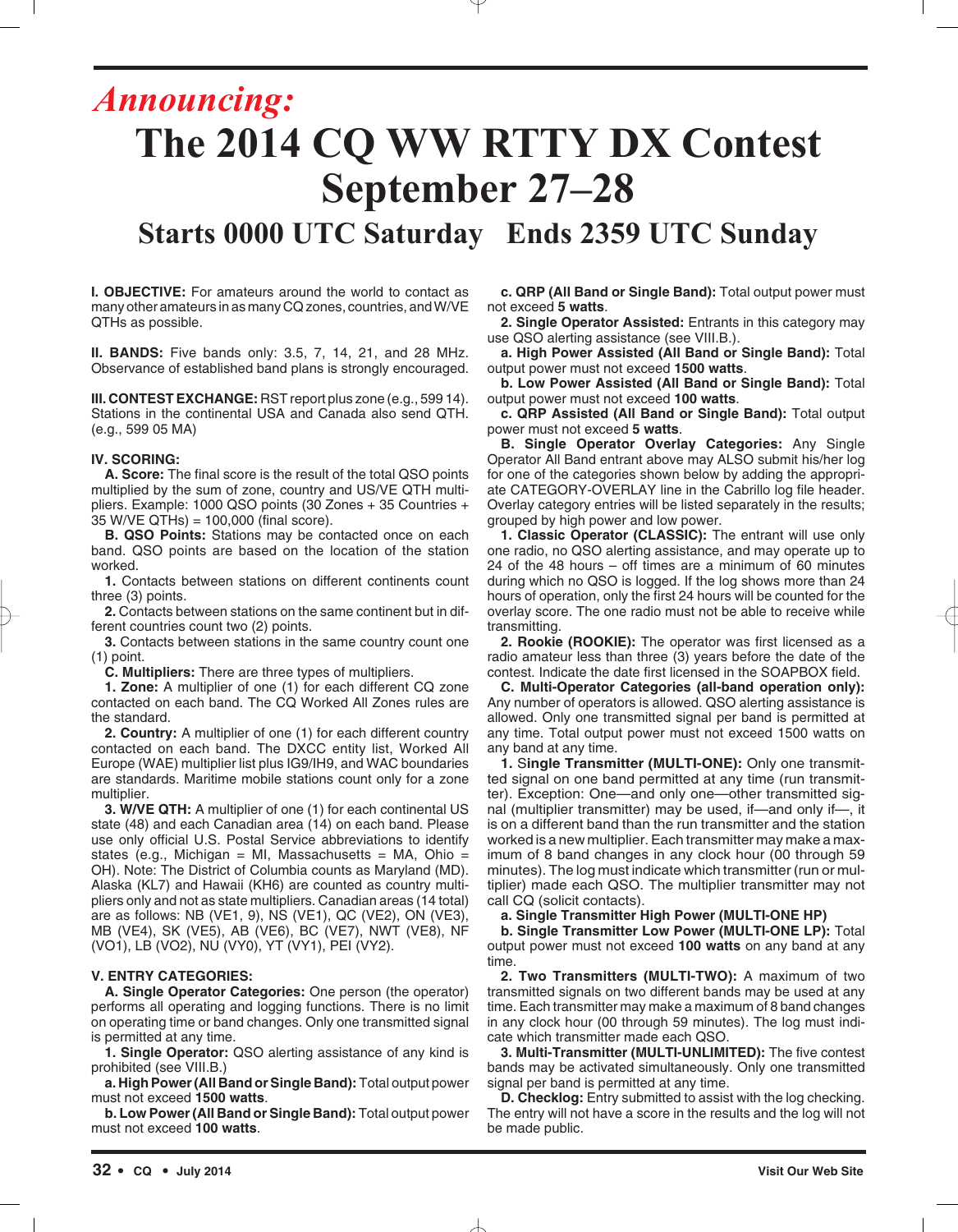



more than 125 helpful,

educational sites. Includes *On The Air* CD demonstrating Tech privileges. GWTM-14 \$21.95

#### **Tech Book & Software Package**

Gordo's book with W5YI software for Windows allows you to study at your computer and take practice exams. Explanations from Gordo's book are on the software to reinforce your learning.<br>Includes free Part 97 Rule Book. **NCS-14 \$29.95** Includes free Part 97 Rule Book.

#### **Tech Audio Course on CD**

*Welcome to Gordo's classroom!* Technician audio theory course recorded by Gordo talks you through the Element 2 question pool. Follows the order of<br>his book. On 4 audio CDs. **GWTW-14 \$29.95** his book. On  $\vec{4}$  audio CDs.



GWGM-11 \$24.95 **General Book & Software Package**

Study at your computer and take practice exams. Windows software includes explanations from Gordo's book, scores your results and highlights areas that need further study. Includes free Part 97 Rule Book. GUS-11 \$34.95

#### **General Audio Course on CD**

General Theory Course recorded by Gordo is full of the sounds that bring ham radio to life! He talks you through the Element 3 theory to help you understand the material and get you ready for your upcoming exam. On 4 audio CDs. GWGW-11 \$29.95

questions! Wait 'til you meet "Eli the Ice Man!" GWEM-12 \$24.95

#### **Extra Book & Software Package**

Study at your computer and take practice exams as the W5YI Windows software scores your results and highlights areas that need further study. Includes explanations from Gordo's book. Free<br>Part 97 Rule Book. **ECS-12 \$39.95** Part 97 Rule Book.

#### **Extra Audio Course on CD**

Extra Class Theory Course recorded by Gordo talks you through the difficult Element 4 theory to help you understand the material and get you ready for your upgrade to the top. On 6 audio CDs. GWEW-12 \$39.95

*W5YI Software on Windows-compatible CD-ROM.*

#### *Order today from W5YI: 800-669-9594 or on-line: www.w5yi.org*<br>The W5YI Group P.0. Box 200065 Arlington, TX 76006-0065 *When ordering, mention this ad for a free gitt*. The W5YI Group P.O. Box 200065 Arlington, TX 76006-0065

**VI. AWARDS:** A single-band log will be eligible for a single-band award only. If a log contains more than one band it will be judged as an all-band entry, unless specified otherwise. A Single Operator station must operate a minimum of 4 hours be eligible for an award. Multi-operator stations must operate a minimum of 8 hours to be eligible for an award.

**A. Certificates:**First-place certificates will be awarded in each category for every participating country and in each call area of the United States, Canada, Russia, and Japan.

**B. Plaques:** Plaques and trophies are awarded for top performance in a number of categories. View the current list of plaques and sponsors at <www.cqwwrtty.com/plaques.htm>. Only one plaque will be awarded per entry. A station winning a plaque will not be considered for a sub-area award; the plaque will be awarded to the runner-up in that area.

**VII. CLUB COMPETITION:** The club score is the total aggregate score from logs submitted by members. To be listed in the results, a minimum of four logs must be received from a club.

**A. USA Clubs:** Participation is limited to club members living and operating within a 175 mile radius circle from the center of club area (except for DXpeditions to other countries conducted by members who live within the club circle).

**B. DX Clubs:** Participation is limited to club members living and operating within the DXCC country where the club is located OR within a 275 km radius circle from the center of club area (except for DXpeditions to other countries conducted by members who live within the club area).

#### **C. General club rules:**

**1.** National organizations (e.g., JARL, REF or DARC) are not eligible for the club competition.

**2.** Single-operator entries may only contribute to one club. Multi-operator scores may be allocated to multiple clubs as a percentage of the number of club members participating in the

operation. The log entry must spell out the full club name (and club allocations if multi-op).

**3.** A minimum of four logs must be received for a club to be listed in the results. Checklog entries are not counted for the club score.

#### **VIII. DEFINITIONS OF TERMS:**

**A. Station location:** The area in which all the transmitters, receivers and antennas are located. All transmitters and receivers must be within a single 500-meter diameter circle. Antennas must be physically connected by RF transmission lines to the transmitters and receivers.

**B. QSO alerting assistance:** The use of any technology or other source that provides call sign or multiplier identification along with frequency information to the operator. It includes, but is not limited to, use of DX cluster, packet, local or remote call sign and frequency decoding technology (e.g., CW Skimmer or Reverse Beacon Network), or operating arrangements involving other individuals.

#### **IX. GENERAL RULES FOR ALL ENTRANTS:**

**A.** Entrants must operate within the limits of their chosen category when performing any activity that could impact their submitted score.

**B.** A different call sign must be used for each entry. Only the entrant's call sign may be used to aid the entrant's score.

**C.** Do not exceed the total output power limitation of the chosen entry category on any band. Total output power on any band at any time is measured at the output of the active amplifier(s).

**D.** Self-spotting or asking to be spotted is not permitted.

**E.** Remote operation is permitted if the physical location of all transmitters, receivers, and antennas are at the operating location. A remotely operated station must obey all station, license, and category limitations.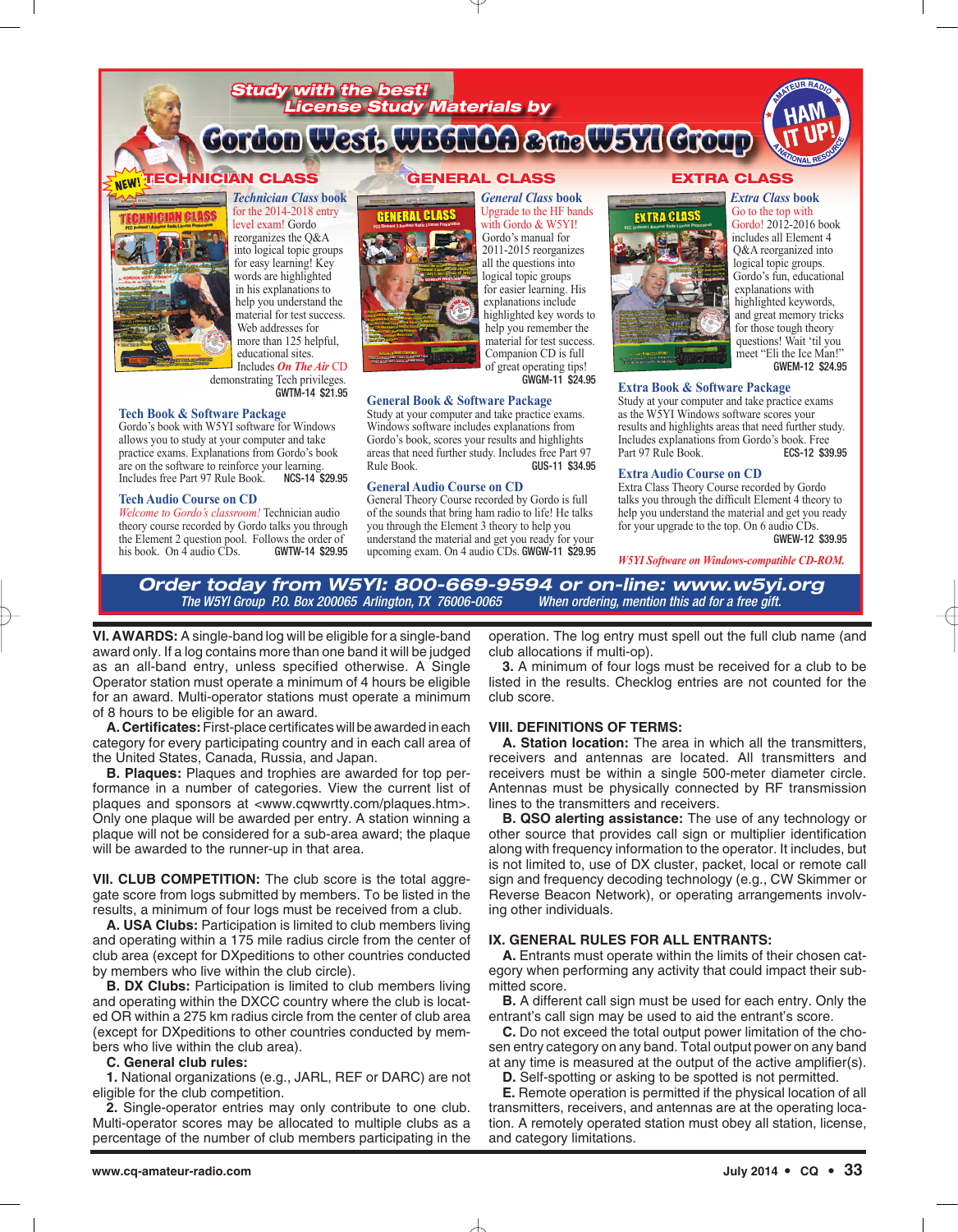# *HamRadio Anthologies*

*Enjoy collections of the best material published in HamRadio magazine, conveniently arranged by subject and original publication date. Choose your interest, your time period, your anthology!*

## *Homebrewing Techniques*

This anthology brings together the most useful and practical advice and techniques for the person who wants to build anything from small solid state projects to beam antennas.



**Order AHOME \$16.00**

## *Test Equipment & Repair Techniques*

From building test gear to trouble shooting the rig, this anthology of the best articles on the subject has been carefully selected to meet today's needs. Techniques and devices that work and are easily duplicated, and gives today's Hams a much-needed



helping hand at solving equipment problems.

**Order ATEST \$16.00**

## *Ham Radio Anthology: Antennas*

These two antenna anthologies cover all types of antenna designs and theory from 160 meters through microwaves. Articles have been selected to be as timely and valuable to today's Ham.



*Antennas - 1968-1972* 

**Order No. ANT1 \$16.00**

*Antennas - 1973-1975* **Order No. ANT2 \$16.00**

## *Buy all 4 for only \$60* **Order 4ANTS**

S & H: US - add \$7 for first book, \$3.50 for second and \$2 for each additional. Foreign- calculated by weight & destination and added to your total.

## *CQ The Radio Amateur's Journal*

**25 Newbridge Road Hicksville, New York 11801 Phone 516-681-2922 • FAX 516-681-2926**

**http://store.cq-amateur-radio.com**

**F.** Remote receivers outside the operating location are not permitted.

**G.** Only one signal on a band is allowed at any time. When two or more transmitters are present on the same band, a hardware device MUST be used to prevent more than one signal at any one time. Alternating CQs on two or more frequencies on a band is not permitted.

**H.** All requests for contacts, responses to calls, and copying of call signs and contest exchanges must be accomplished using the mode and frequencies of the contest.

**I.** Correction of logged call signs and exchanges after the contest by using any database, recordings, email or other methods of confirming is not allowed.

**J.** Call signs logged must be the same as those exchanged over the air by the entrants during the QSO.

**K.** Only Baudot mode is permitted.

**L.** A station operating from a DXCC country different from that indicated by its call sign is required to sign portable with an authorized prefix of the country of operation.

**X. LOG INSTRUCTIONS:** Electronic submission of logs is required for all entrants who use a computer to log the contest or prepare contest logs.

**A. The log MUST show the following for each contact:** correct date and time in UTC, frequency (or band), call sign of the station worked, exchange sent and exchange received. A log without all required information may be reclassified to Checklog. Stations competing for World and Continent awards should provide accurate frequencies for all contacts in the log.

**B. Single band entrants are required to include all contacts** made during the contest period, even if on other bands. Only contacts made on the band specified in the Cabrillo header or summary sheet will be considered for scoring purposes. Logs with contacts only on one band will be classified as single band entries.

**C. The CABRILLO file format is the standard for logs.** See <www.cqwwrtty.com/logs.htm> for detailed instructions on filling out the CABRILLO file header. Failure to fill out the header correctly may result in the entry being placed in the wrong category or reclassified as a Checklog. Note: U.S. stations must indicate the operating location in the CABRILLO header (e.g., LOCATION: OH).

**D. E-mail or Web upload is the expected method of log submission.** Logs in CABRILLO format should be sent to <rtty@cqww.com>. Include only the entry call sign in the "Subject:" line of the e-mail. Web upload of logs is available at <www.cqww.com/logcheck/>. All logs received will be confirmed via e-mail. A listing of logs received can be found at <www.cqwwrtty.com>.

**E. Instructions for NON-CABRILLO electronic logs:** If you are not able to submit a CABRILLO format log, please contact the Contest Director for assistance with submitting another format.

**F. Instructions for paper logs:** Paper logs may be mailed to CQ WW RTTY DX Contest, P.O. Box 1877, Los Gatos, CA 95031 USA. Each paper log entry must be accompanied by a Summary Sheet listing all scoring information, the category of competition, and the entrant's name and mailing address in BLOCK LETTERS.

### **XI. LOG DEADLINE:**

**A.** All entries must be sent WITHIN FIVE (5) DAYS after the end of the contest: no later than 2359 UTC October 3, 2014.

**B.** An extension may be requested by e-mail <questions@cqwwrtty.com>. The request must state a legitimate reason and must be received before the log deadline. Extensions are granted only upon confirmation by the Contest Director.